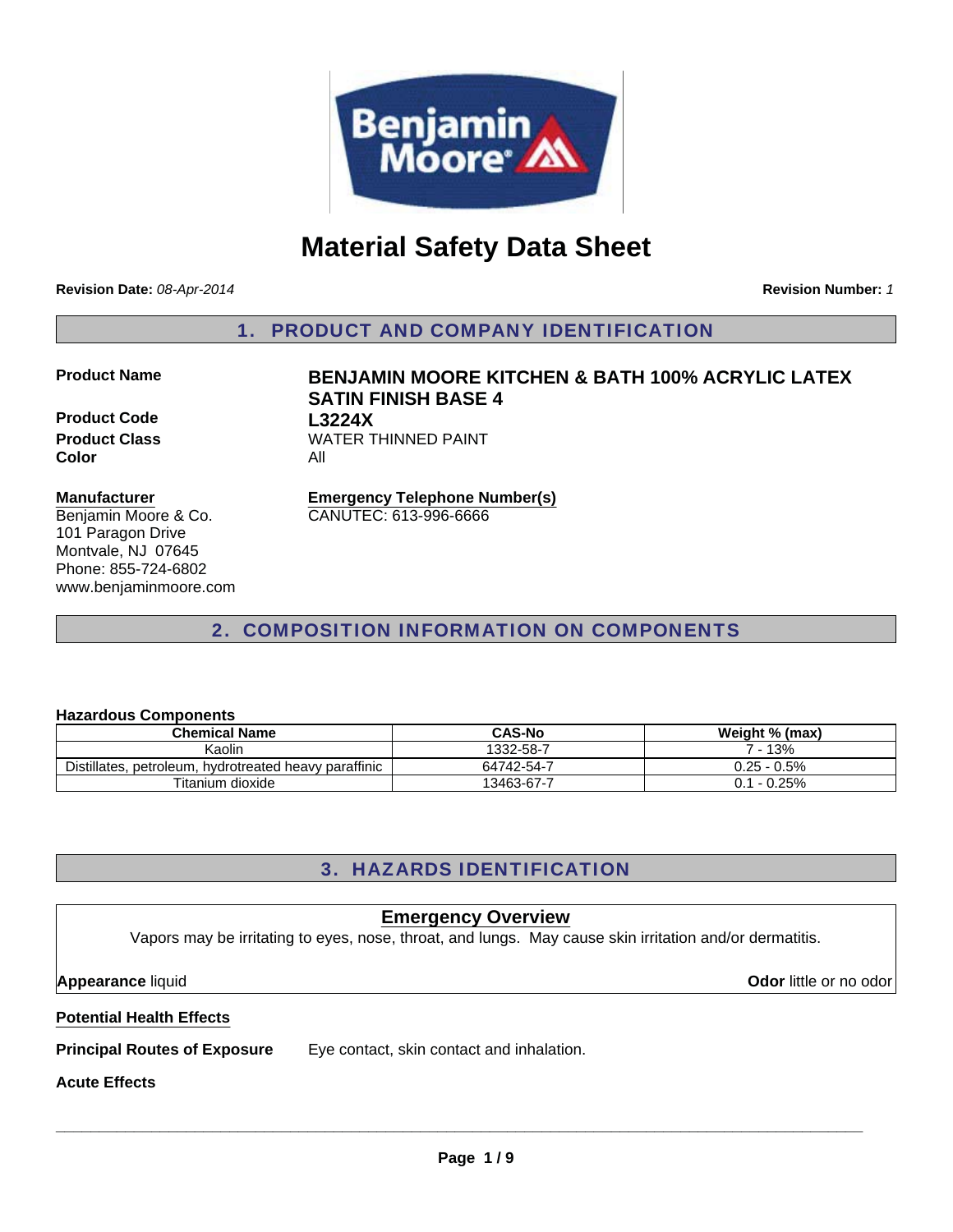| <b>Eves</b>       | May cause slight irritation.                                                    |
|-------------------|---------------------------------------------------------------------------------|
| <b>Skin</b>       | Substance may cause slight skin irritation.                                     |
| <b>Inhalation</b> | May cause irritation of respiratory tract.                                      |
| Ingestion         | Ingestion may cause gastrointestinal irritation, nausea, vomiting and diarrhea. |
| Chronic Effects   | Repeated contact may cause allergic reactions in very susceptible persons.      |

 $\Box$ 

*See Section 11 for additional Toxicological information.*

| <b>Aggravated Medical Conditions</b> None known |  |
|-------------------------------------------------|--|
|                                                 |  |

| <b>HMIS</b> | Health: 1* | <b>Flammability: 0</b> | <b>Reactivity: 0</b> | PPE: - |
|-------------|------------|------------------------|----------------------|--------|
|-------------|------------|------------------------|----------------------|--------|

#### **HMIS Legend**

- 0 Minimal Hazard
- 1 Slight Hazard
- 2 Moderate Hazard
- 3 Serious Hazard
- 4 Severe Hazard
- \* Chronic Hazard

X - Consult your supervisor or S.O.P. for "Special" handling instructions.

*Note: The PPE rating has intentionally been left blank. Choose appropriate PPE that will protect employees from the hazards the material will present under the actual normal conditions of use.*

*Caution: HMIS® ratings are based on a 0-4 rating scale, with 0 representing minimal hazards or risks, and 4 representing significant hazards or risks. Although HMIS® ratings are not required on MSDSs under 29 CFR 1910.1200, the preparer, has chosen to provide them. HMIS® ratings are to be used only in conjunction with a fully implemented HMIS® program by workers who have received appropriate HMIS® training. HMIS® is a registered trade and service mark of the NPCA. HMIS® materials may be purchased exclusively from J. J. Keller (800) 327-6868.*

## 4. FIRST AID MEASURES

| <b>General Advice</b>     | No hazards which require special first aid measures.                                               |  |
|---------------------------|----------------------------------------------------------------------------------------------------|--|
| <b>Eye Contact</b>        | Rinse thoroughly with plenty of water for at least 15 minutes and consult a physician.             |  |
| <b>Skin Contact</b>       | Wash off immediately with soap and plenty of water removing all contaminated<br>clothes and shoes. |  |
| <b>Inhalation</b>         | Move to fresh air. If symptoms persist, call a physician.                                          |  |
| Ingestion                 | Clean mouth with water and afterwards drink plenty of water. Consult a physician if<br>necessary.  |  |
| <b>Notes To Physician</b> | Treat symptomatically                                                                              |  |

5. FIRE-FIGHTING MEASURES

| <b>Suitable Extinguishing Media</b>                                                                           | Use extinguishing measures that are appropriate to local<br>circumstances and the surrounding environment. |
|---------------------------------------------------------------------------------------------------------------|------------------------------------------------------------------------------------------------------------|
| Protective Equipment And Precautions For Firefighters As in any fire, wear self-contained breathing apparatus | pressure-demand, MSHA/NIOSH (approved or equivalent)<br>and full protective gear.                          |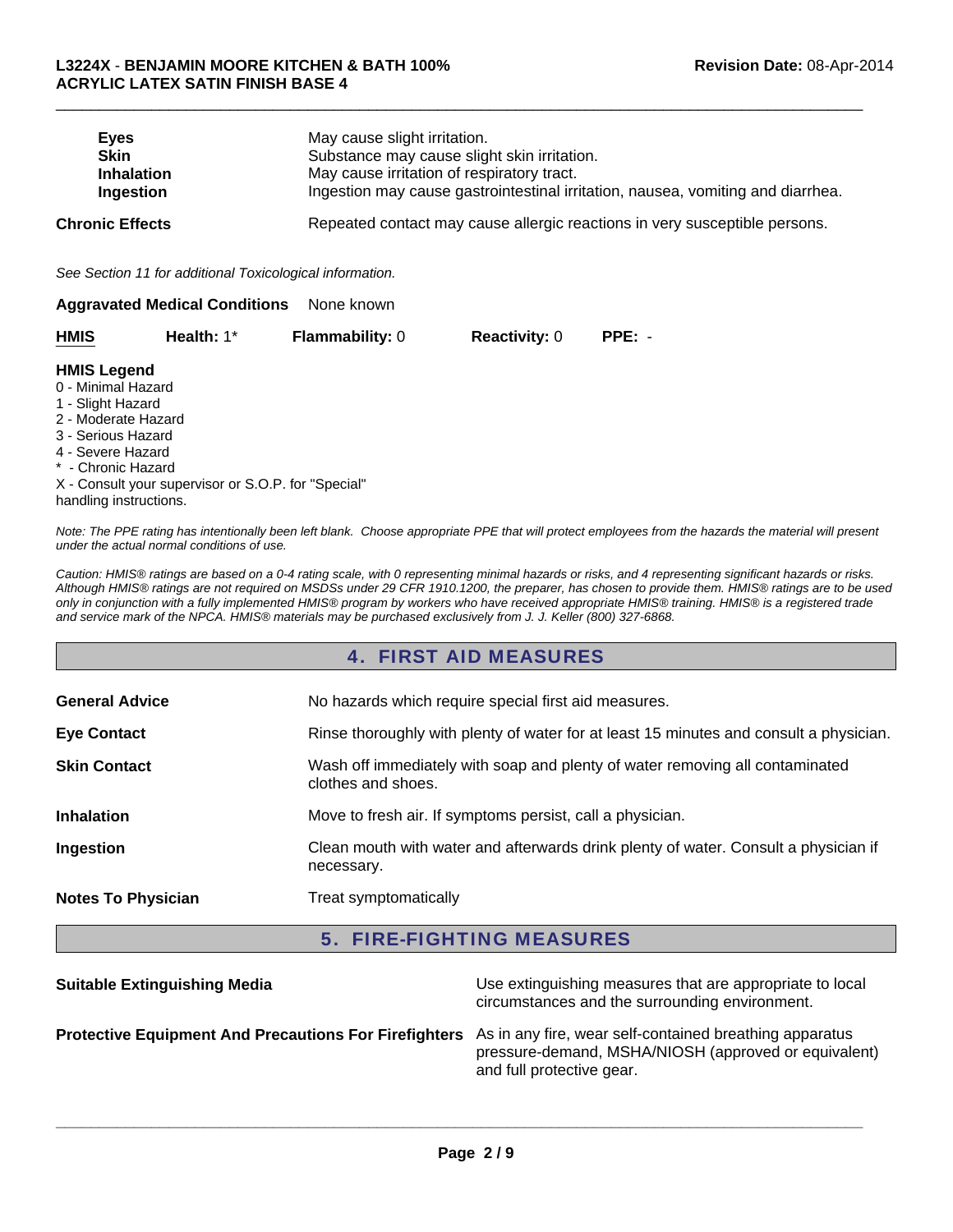| <b>Specific Hazards Arising From The Chemical</b>                                                 | Closed containers may rupture if exposed to fire or extreme<br>heat. |  |
|---------------------------------------------------------------------------------------------------|----------------------------------------------------------------------|--|
| <b>Sensitivity To Mechanical Impact</b>                                                           | No.                                                                  |  |
| <b>Sensitivity To Static Discharge</b>                                                            | No.                                                                  |  |
| <b>Flash Point Data</b><br>Flash Point (°F)<br>Flash Point (°C)<br><b>Flash Point Method</b>      | Not applicable<br>Not applicable<br>Not applicable                   |  |
| <b>Flammability Limits In Air</b><br><b>Upper Explosion Limit</b><br><b>Lower Explosion Limit</b> | Not applicable<br>Not applicable                                     |  |
| Health: 1<br><b>NFPA</b><br><b>Flammability: 0</b>                                                | <b>Instability: 0</b><br><b>Special: Not Applicable</b>              |  |

 $\Box$ 

#### **NFPA Legend**

- 0 Not Hazardous
- 1 Slightly
- 2 Moderate
- 3 High
- 4 Severe

*The ratings assigned are only suggested ratings, the contractor/employer has ultimate responsibilities for NFPA ratings where this system is used.*

*Additional information regarding the NFPA rating system is available from the National Fire Protection Agency (NFPA) at www.nfpa.org.*

### 6. ACCIDENTAL RELEASE MEASURES

| <b>Personal Precautions</b>      | Avoid contact with skin, eyes and clothing. Ensure adequate ventilation.                                                                                                      |  |
|----------------------------------|-------------------------------------------------------------------------------------------------------------------------------------------------------------------------------|--|
| <b>Environmental Precautions</b> | Prevent further leakage or spillage if safe to do so.                                                                                                                         |  |
| <b>Methods For Clean-Up</b>      | Soak up with inert absorbent material. Sweep up and shovel into suitable containers<br>for disposal.                                                                          |  |
| <b>Other Information</b>         | None known                                                                                                                                                                    |  |
|                                  |                                                                                                                                                                               |  |
|                                  | <b>7. HANDLING AND STORAGE</b>                                                                                                                                                |  |
| Handling                         | Avoid contact with skin, eyes and clothing. Avoid breathing vapors, spray mists or<br>sanding dust. In case of insufficient ventilation, wear suitable respiratory equipment. |  |

### 8. EXPOSURE CONTROLS / PERSONAL PROTECTION

#### **Exposure Limits**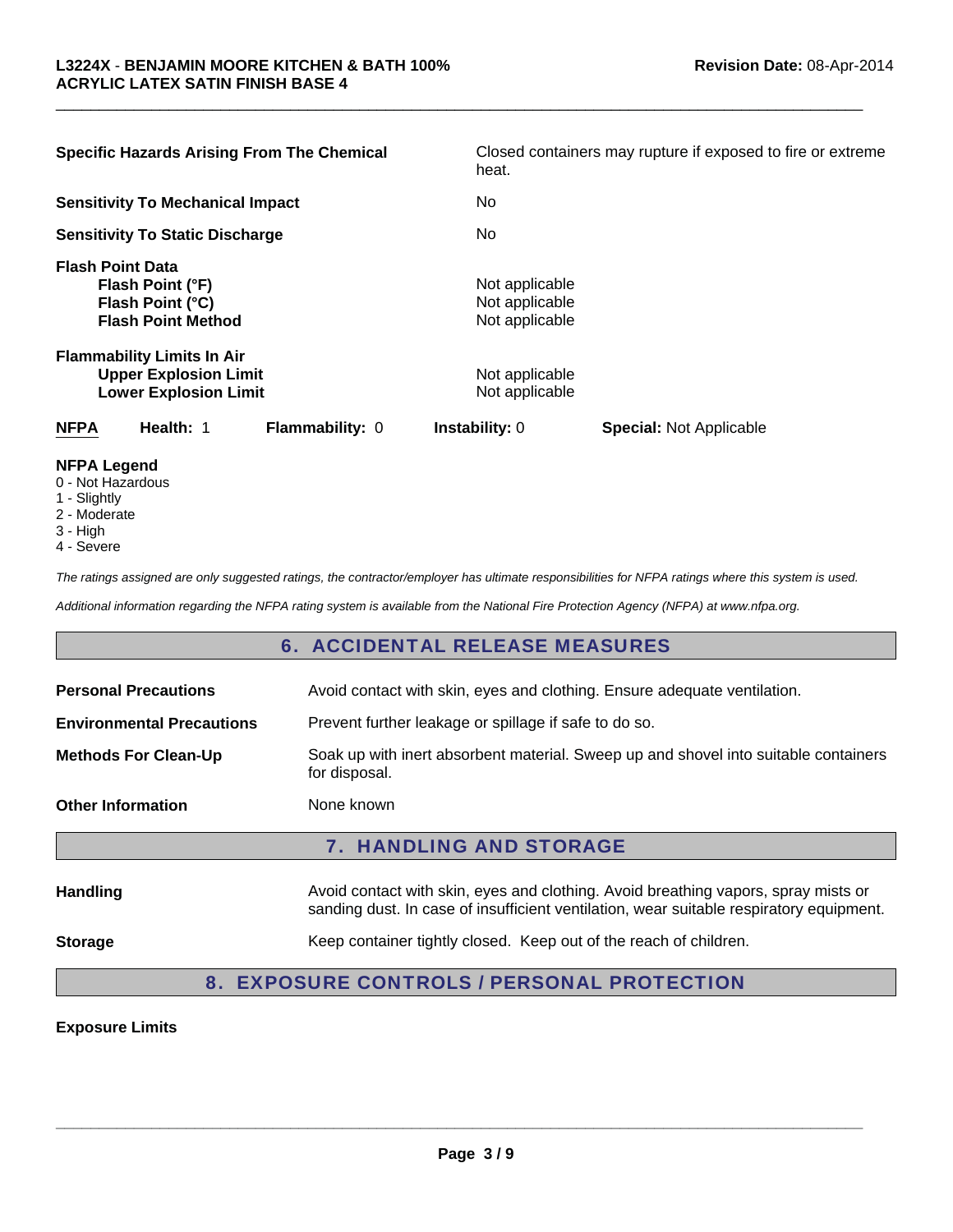#### **Hazardous Components**

| <b>Chemical Name</b>                                        | <b>ACGIH</b>               | <b>Alberta</b>             | <b>British Columbia</b>                                                                                                | <b>Ontario</b>                                                                                     | <b>Quebec</b>                          |
|-------------------------------------------------------------|----------------------------|----------------------------|------------------------------------------------------------------------------------------------------------------------|----------------------------------------------------------------------------------------------------|----------------------------------------|
| Kaolin                                                      | $2 \text{ mg/m}^3$ - TWA   | 2 mg/m <sup>3</sup> - TWA  | 2 mg/m <sup>3</sup> - TWA<br>particulate matter<br>containing no<br>asbestos and less<br>than 1% crystalline<br>silica | 2 mg/m <sup>3</sup> - TWAEV<br>containing no<br>asbestos and less<br>than 1% crystalline<br>silica | $5 \text{ mg/m}^3$ - TWAEV             |
| Distillates, petroleum,<br>hydrotreated heavy<br>paraffinic | N/E                        | N/E                        | N/E                                                                                                                    | N/E                                                                                                | N/E                                    |
| Titanium dioxide                                            | 10 mg/m <sup>3</sup> - TWA | 10 mg/m <sup>3</sup> - TWA | 10 mg/m <sup>3</sup> - TWA<br>$3$ mg/m <sup>3</sup> - TWA                                                              | 10 mg/m <sup>3</sup> - TWA                                                                         | 10 mg/m <sup>3</sup> -<br><b>TWAEV</b> |

 $\Box$ 

#### **Legend**

ACGIH - American Conference of Governmental Industrial Hygienists Alberta - Alberta Occupational Exposure Limits British Columbia - British Columbia Occupational Exposure Limits Ontario - Ontario Occupational Exposure Limits Quebec - Quebec Occupational Exposure Limits N/E - Not established

**Engineering Measures** Ensure adequate ventilation, especially in confined areas.

#### **Personal Protective Equipment**

| <b>Eye/Face Protection</b>    | Safety glasses with side-shields.                                        |
|-------------------------------|--------------------------------------------------------------------------|
| <b>Skin Protection</b>        | Protective gloves and impervious clothing                                |
| <b>Respiratory Protection</b> | In case of insufficient ventilation wear suitable respiratory equipment. |
|                               |                                                                          |

Hygiene Measures **Avoid contact with skin, eyes and clothing. Remove and wash contaminated clothing** before re-use. Wash thoroughly after handling.

# 9. PHYSICAL AND CHEMICAL PROPERTIES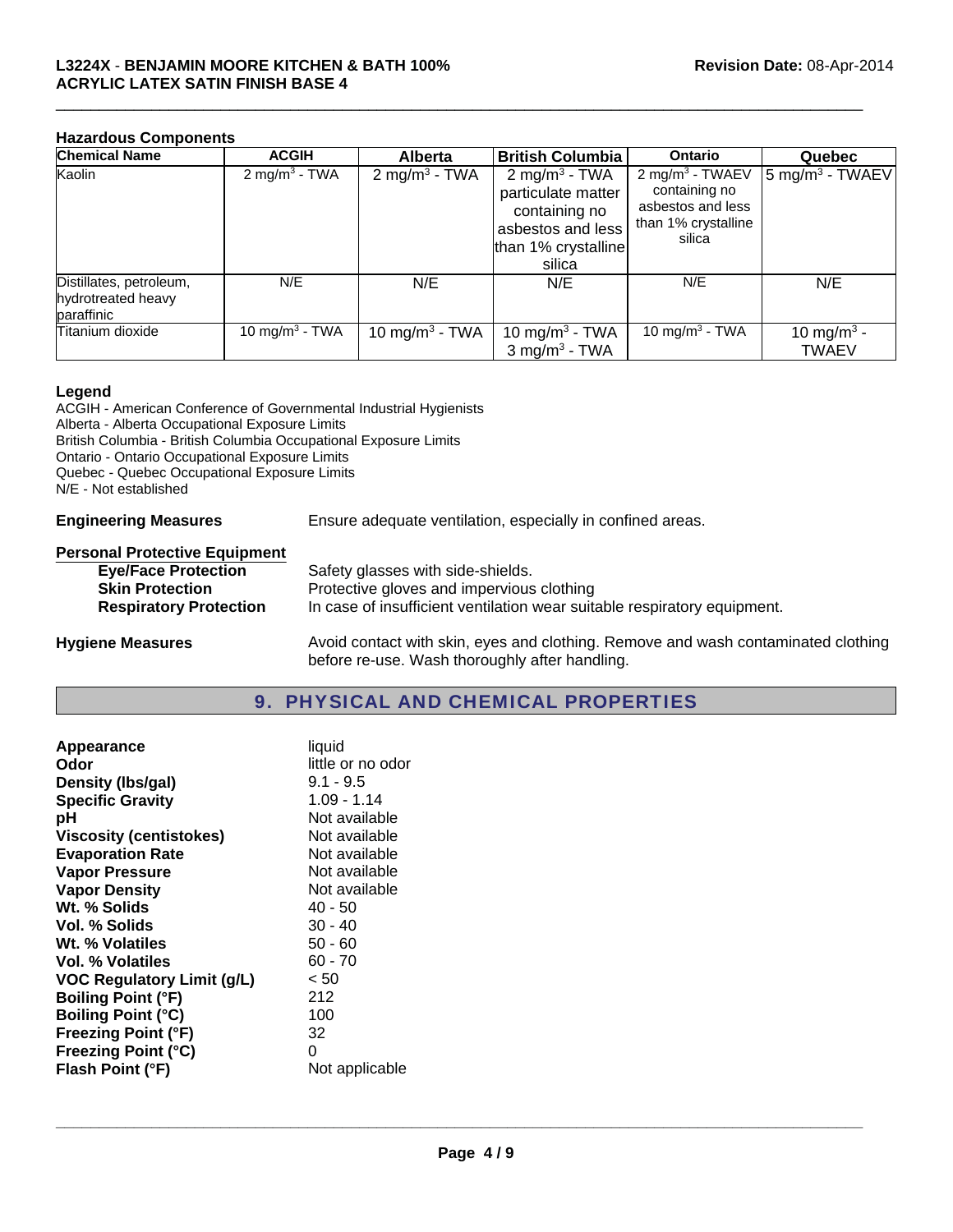# 9. PHYSICAL AND CHEMICAL PROPERTIES

 $\Box$ 

**Flash Point (°C)** Not applicable<br> **Flash Point Method** Not applicable<br>
Upper Explosion Limit Not available **Flash Point Method Upper Explosion Limit** Not available<br> **Lower Explosion Limit** Not available **Lower Explosion Limit** 

# 10. STABILITY AND REACTIVITY

| <b>Chemical Stability</b>                 | Stable under normal conditions.          |
|-------------------------------------------|------------------------------------------|
| <b>Conditions To Avoid</b>                | Prevent from freezing                    |
| <b>Incompatible Materials</b>             | No materials to be especially mentioned  |
| <b>Hazardous Decomposition Products</b>   | None under normal use.                   |
| <b>Possibility Of Hazardous Reactions</b> | Hazardous polymerisation will not occur. |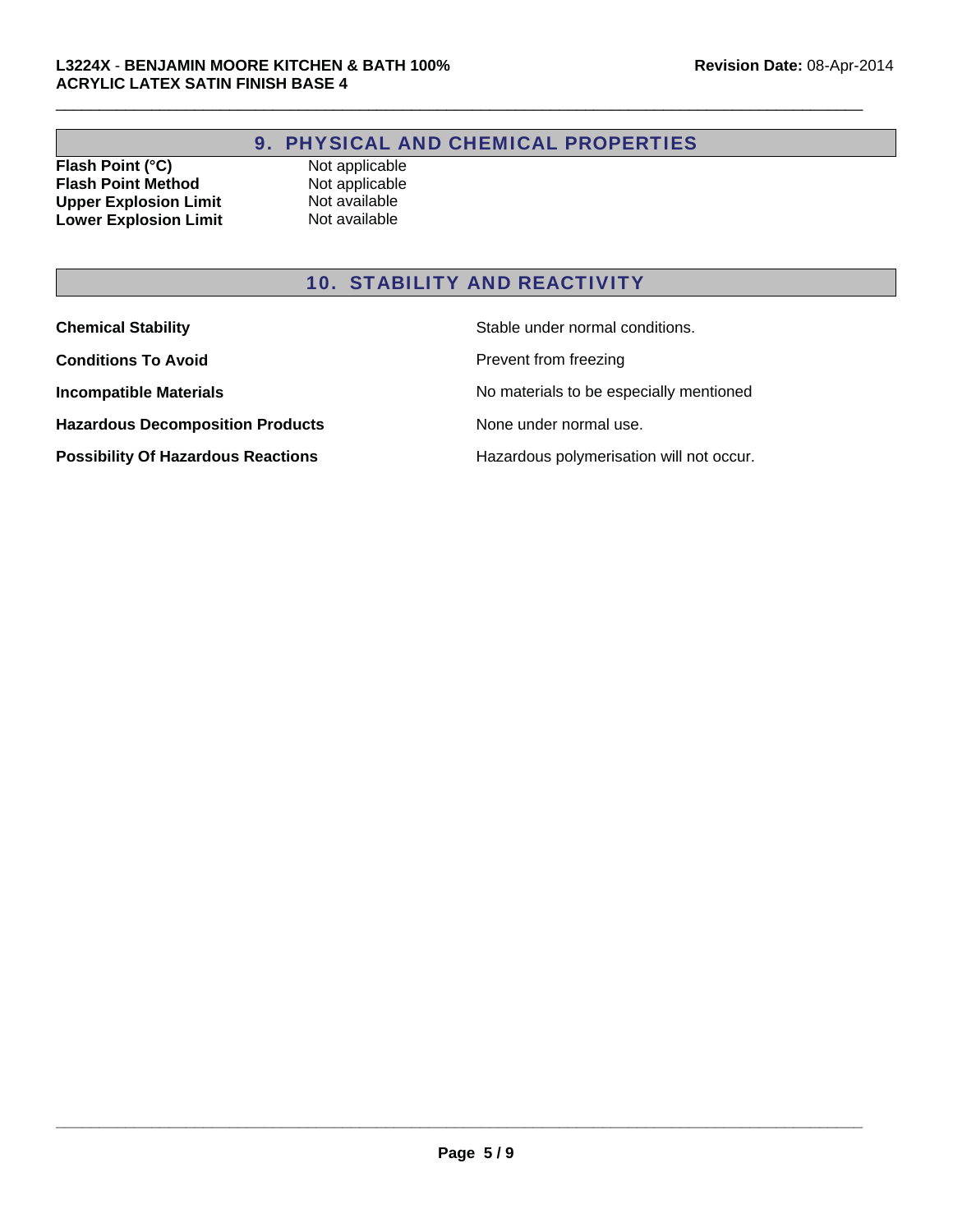# 11. TOXICOLOGICAL INFORMATION

 $\Box$ 

#### **Acute Toxicity**

**Product** No information available

#### **Component**

LD50 Oral: > 5000 mg/kg (Rat) Kaolin

LC50 Inhalation (Dust):  $> 6.82$  mg/L (Rat, 4 hr.) Titanium dioxide LD50 Oral: > 10000 mg/kg (Rat) LD50 Dermal:  $> 10000$  mg/m<sup>3</sup> (Rabbit)

#### **Chronic Toxicity**

#### **Carcinogenicity**

The information below indicates whether each agency has listed any ingredient as a carcinogen:

| <b>Chemical Name</b>                                     | <b>ACGIH</b> | <b>IARC</b>                          | <b>NTP</b> | <b>OSHA</b><br>Carcinogen |
|----------------------------------------------------------|--------------|--------------------------------------|------------|---------------------------|
| Distillates, petroleum, hydrotreated heavy<br>paraffinic |              | 1 - Human<br>Carcinogen              |            |                           |
| Titanium dioxide                                         |              | 2B - Possible<br>Human<br>Carcinogen |            | Listed                    |

• Although IARC has classified titanium dioxide as possibly carcinogenic to humans (2B), their summary concludes: "No significant exposure to titanium dioxide is thought to occur during the use of products in which titanium dioxide is bound to other materials, such as paint."

#### **Legend**

ACGIH - American Conference of Governmental Industrial Hygienists IARC - International Agency for Research on Cancer NTP - National Toxicity Program OSHA - Occupational Safety & Health Administration

12. ECOLOGICAL INFORMATION

#### **Ecotoxicity Effects**

**Product Acute Toxicity to Fish** No information available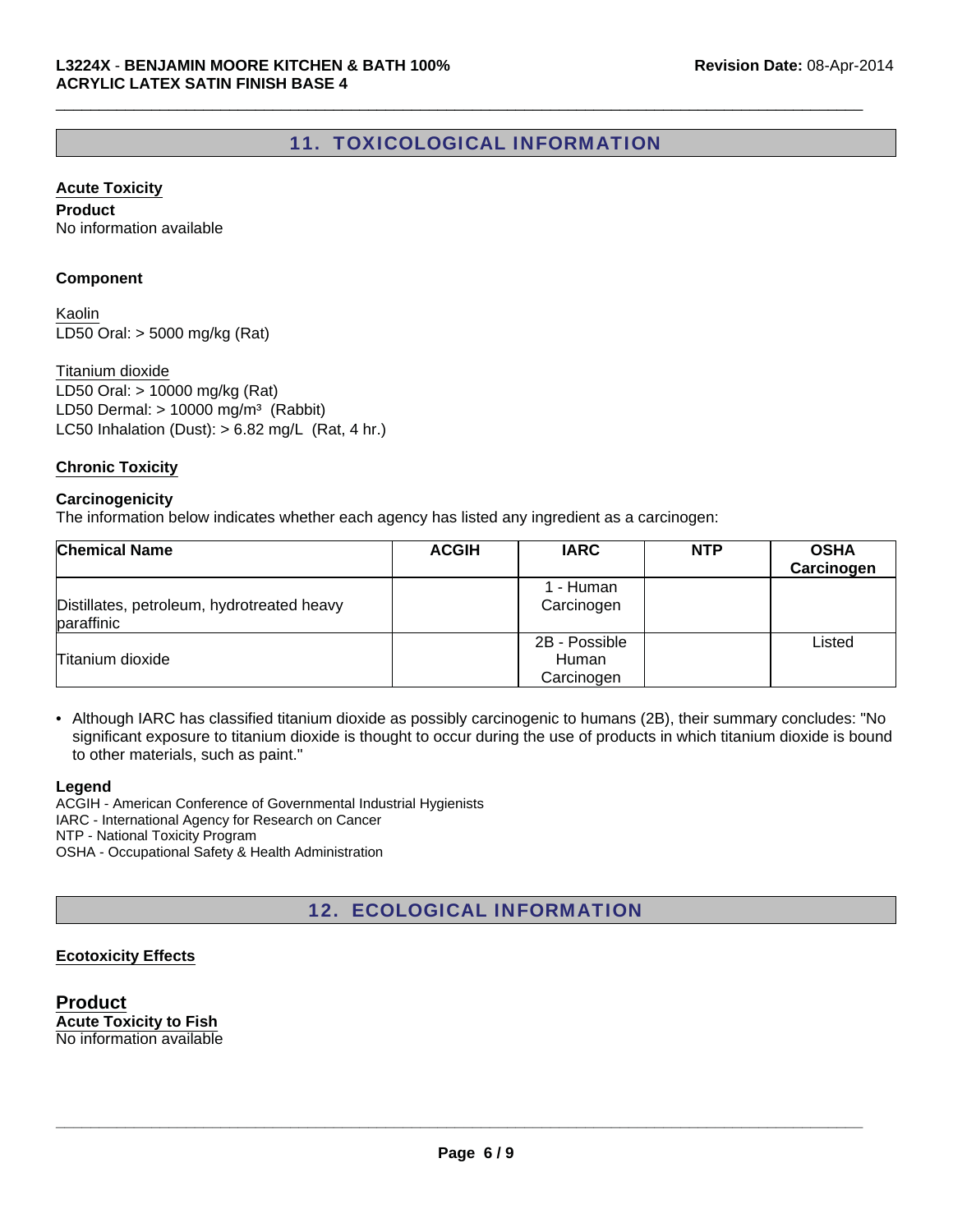# 12. ECOLOGICAL INFORMATION

 $\Box$ 

#### **Acute Toxicity to Aquatic Invertebrates** No information available

#### **Acute Toxicity to Aquatic Plants**

No information available

#### **Component Acute Toxicity to Fish**

Titanium dioxide

LC50: >1000 mg/L (Fathead Minnow - 96 hr.)

#### **Acute Toxicity to Aquatic Invertebrates**

No information available

#### **Acute Toxicity to Aquatic Plants**

No information available

|                              | <b>13. DISPOSAL CONSIDERATIONS</b>                                                                                                                                                                                                                                                                         |
|------------------------------|------------------------------------------------------------------------------------------------------------------------------------------------------------------------------------------------------------------------------------------------------------------------------------------------------------|
| <b>Waste Disposal Method</b> | Dispose of in accordance with federal, state, provincial, and local regulations. Dry,<br>empty containers may be recycled in a can recycling program. Local requirements<br>may vary, consult your sanitation department or state-designated environmental<br>protection agency for more disposal options. |
|                              | <b>14. TRANSPORT INFORMATION</b>                                                                                                                                                                                                                                                                           |
| TDG                          | Not regulated                                                                                                                                                                                                                                                                                              |
| <b>ICAO / IATA</b>           | Not regulated                                                                                                                                                                                                                                                                                              |
| <b>IMDG/IMO</b>              | Not regulated                                                                                                                                                                                                                                                                                              |
|                              | <b>15. REGULATORY INFORMATION</b>                                                                                                                                                                                                                                                                          |

#### **International Inventories**

**United States TSCA** Yes - All components are listed or exempt.<br>Canada DSL Yes - All components are listed or exempt. Yes - All components are listed or exempt.

## **National Pollutant Release Inventory (NPRI)**

#### **NPRI Parts 1- 4**

This product contains the following Parts 1-4 NPRI chemicals: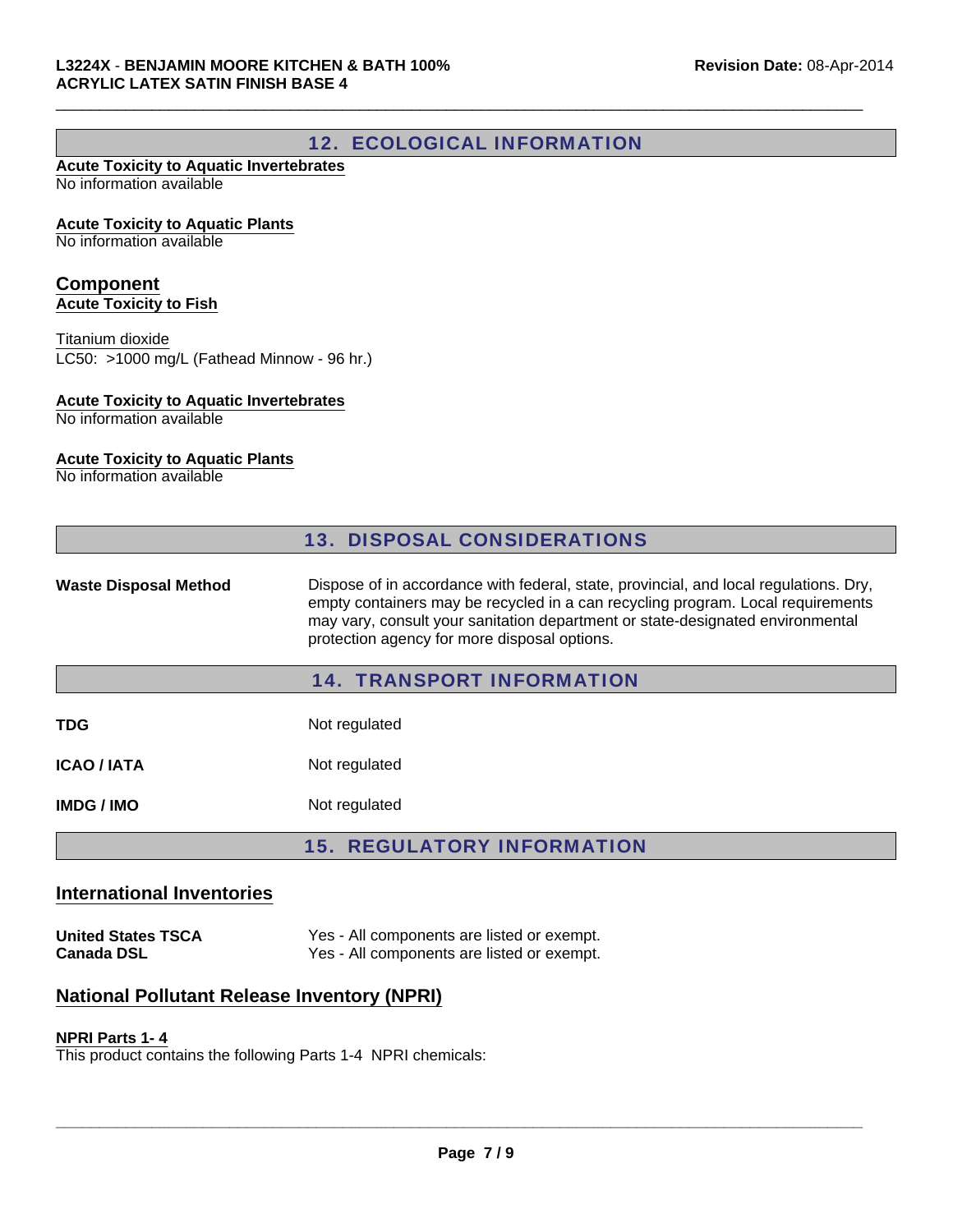## 15. REGULATORY INFORMATION

 $\Box$ 

*This product may contain trace amounts of (other) NPRI Parts I-4 reportable chemicals. Contact the preparer for further information.*

#### **NPRI Part 5**

This product contains the following NPRI Part 5 Chemicals:

*This product may contain trace amounts of (other) NPRI Part 5 reportable chemicals. Contact the preparer for further information.*

#### **WHMIS Regulatory Status**

This product has been classified in accordance with the hazard criteria of the Controlled Products Regulations (CPR) and the MSDS contains all the information required by the CPR.

#### **WHMIS Hazard Class**

D2A Very toxic materials



# 16. OTHER INFORMATION

**WARNING!** If you scrape, sand, or remove old paint, you may release lead dust. LEAD IS TOXIC. EXPOSURE TO LEAD DUST CAN CAUSE SERIOUS ILLNESS, SUCH AS BRAIN DAMAGE, ESPECIALLY IN CHILDREN. PREGNANT WOMEN SHOULD ALSO AVOID EXPOSURE. Wear a NIOSH approved respirator to control lead exposure. Clean up carefully with a HEPA vacuum and a wet mop. Before you start, find out how to protect yourself and your family by logging onto Health Canada @ http://www.hc-sc.gc.ca/hl-vs/iyh-vsv/prod/paint-peinture-eng.php.

| <b>Prepared By</b>      | <b>Product Stewardship Department</b><br>Benjamin Moore & Co.<br>101 Paragon Drive<br>Monvale, NJ 07645<br>855-724-6802 |
|-------------------------|-------------------------------------------------------------------------------------------------------------------------|
| <b>Revision Date:</b>   | 08-Apr-2014                                                                                                             |
| <b>Revision Summary</b> | No information available                                                                                                |